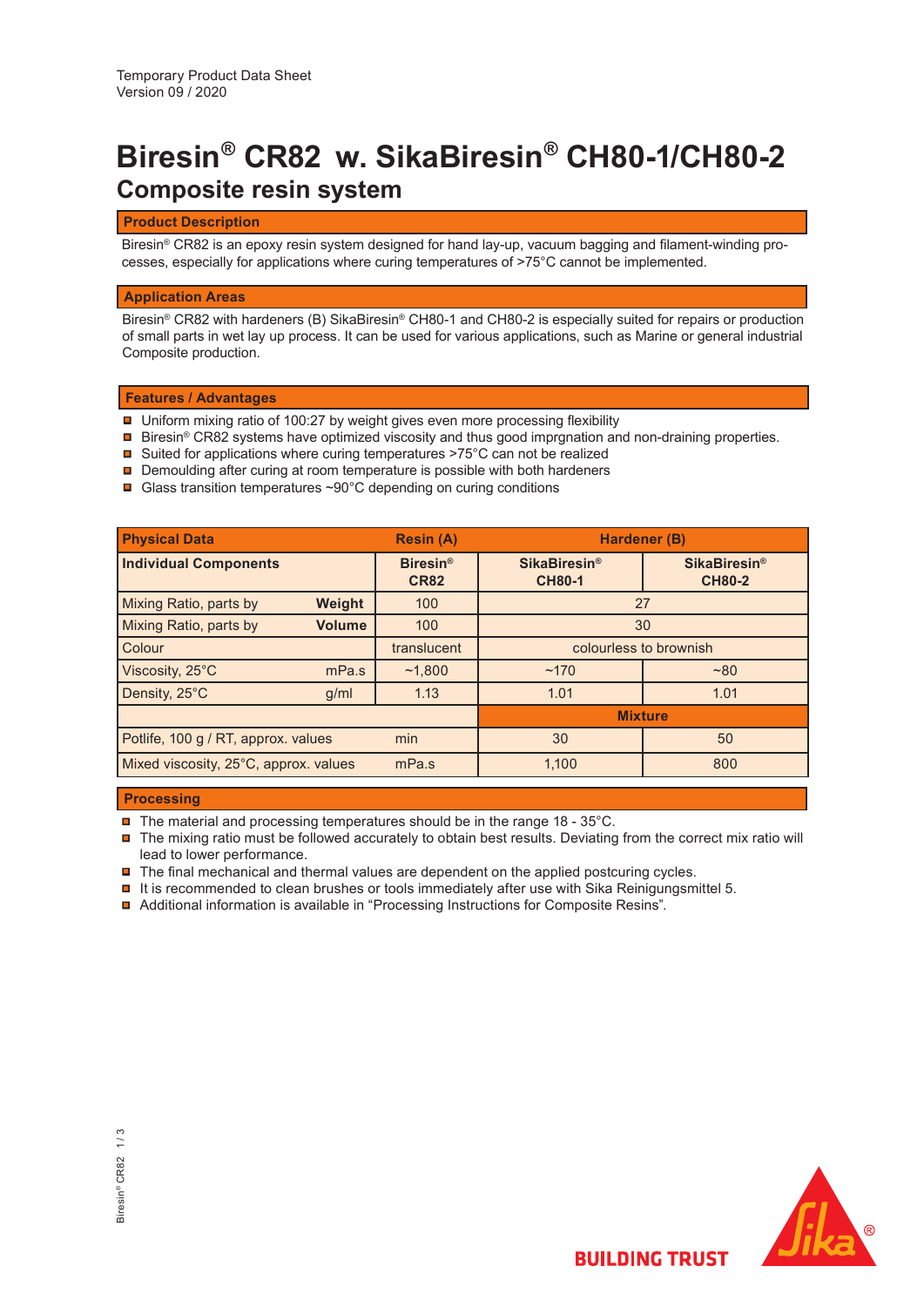| Typical Mechanical Properties of Cured Neat Resin, Curing 8h @ 80°C |                                |                   |               |               |  |  |
|---------------------------------------------------------------------|--------------------------------|-------------------|---------------|---------------|--|--|
| Biresin <sup>®</sup> CR82 resin (A)                                 | with hardener (B) SikaBiresin® |                   | <b>CH80-1</b> | <b>CH80-2</b> |  |  |
| Tensile strength                                                    | <b>ISO 527</b>                 | <b>MPa</b>        | 87            | 85            |  |  |
| <b>Tensile E-Modulus</b>                                            | <b>ISO 527</b>                 | <b>MPa</b>        | 3,300         | 3,200         |  |  |
| Elongation at maximum                                               | <b>ISO 527</b>                 | $\frac{0}{0}$     | 4.3           | 5.0           |  |  |
| Flexural strength                                                   | <b>ISO 178</b>                 | <b>MPa</b>        | 130           | 125           |  |  |
| <b>Flexural E-Modulus</b>                                           | <b>ISO 178</b>                 | <b>MPa</b>        | 3,250         | 3.200         |  |  |
| Compressive strength                                                | <b>ISO 604</b>                 | <b>MPa</b>        | 112           | 107           |  |  |
| Density                                                             | <b>ISO 1183</b>                | g/cm <sup>3</sup> | 1.15          | 1.16          |  |  |
| <b>Shore hardeness</b>                                              | <b>ISO 868</b>                 |                   | D84           | D84           |  |  |
| Impact resistance                                                   | <b>ISO 179</b>                 | kJ/m <sup>2</sup> | 17            | 21            |  |  |

## **Postcuring**

The suitable cure cycle and the attainable mechanical and thermal values depend on various factors, such as laminate thickness, fibre volume, reactivity of the resin system etc.

- An appropriate cure cycle could look as follows:
- $\blacksquare$  Heat-up rate of ca. 0.2°C/Minute until approx. 10°C below the required glass transition temperature (Tg)
- Followed by a dwell at that temperature of between 2 and 12 hours.
- **Part(s)** should then be cooled at  $\sim 0.5^{\circ}$ C per minute

The specific postcure should be adapted to the required technical and economic requirements.

To measure the mechanical performance of the resin system a SikaAxson standard cycle is used to ensure that the full Tg potential of the system in question is reached.

| Thermal data of fully cured neat resin, Curing 8h @ 80°C |                                            |              |               |               |  |  |  |
|----------------------------------------------------------|--------------------------------------------|--------------|---------------|---------------|--|--|--|
| Biresin <sup>®</sup> CR82 resin (A)                      | with hardener (B) SikaBiresin <sup>®</sup> |              | <b>CH80-1</b> | <b>CH80-2</b> |  |  |  |
| Heat distortion temperature                              | <b>ISO 75A</b>                             | $^{\circ}$ C | 79            | 77            |  |  |  |
|                                                          | <b>ISO 75B</b>                             | $^{\circ}$ C | 85            | 83            |  |  |  |
|                                                          | <b>ISO 75C</b>                             | $^{\circ}$ C | 67            | 66            |  |  |  |
| Glass transition temperature                             | <b>ISO 11357</b>                           | $^{\circ}$ C | 88            | 89            |  |  |  |

When curing a composite part, the whole of the part (including the very middle of the laminate) needs to see the cure temperature.

| <b>Packaging (net weight, kg)</b>            |       |     |    |      |  |  |
|----------------------------------------------|-------|-----|----|------|--|--|
| Biresin <sup>®</sup> CR82 resin (A)          | 1.000 | 200 | 30 | 11.1 |  |  |
| SikaBiresin <sup>®</sup> CH80-1 hardener (B) |       | 180 | 25 |      |  |  |
| SikaBiresin <sup>®</sup> CH80-2 hardener (B) |       | 180 | 25 |      |  |  |

## **Storage**

- Minimum shelf life of Biresin® CR82 resin (A) is 24 month and that of hardeners (B) SikaBiresin® CH80-1 and SikaBiresin® CH80-2 is 12 month under room conditions (18 - 25°C), when stored in original unopened containers.
- After prolonged storage at low temperature, crystallisation of resin (A) may occur. This is easily removed by warming up for a sufficient time to at least 60°C.
- Containers must be closed tightly immediately after use. The residual material needs to be used up as soon as possible.